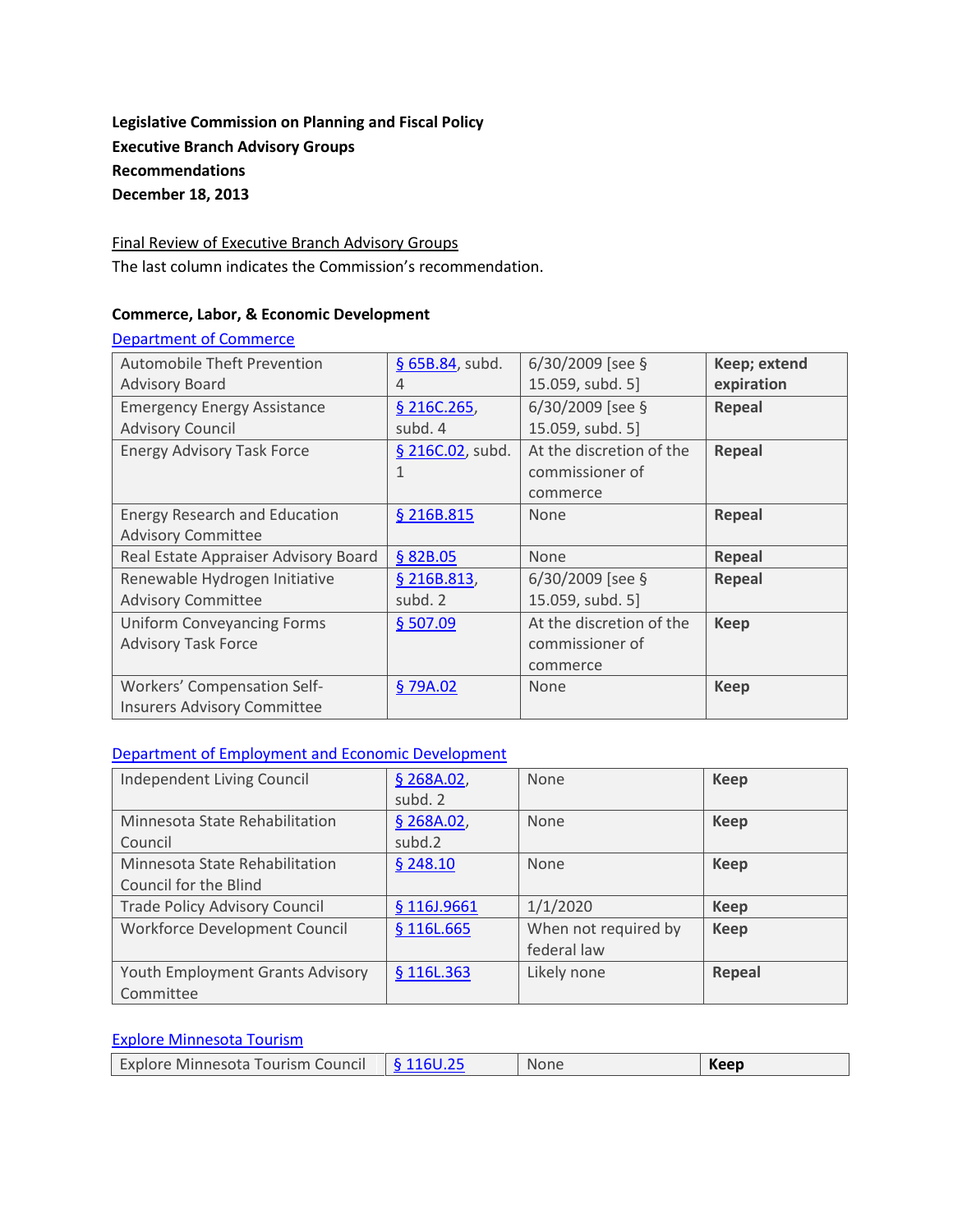# [Iron Range Resources & Rehabilitation Board](http://www.commissions.leg.state.mn.us/lcpfp/advisory_groups/2013/IRRB_AdvisoryGroups.pdf)

| Douglas J. Johnson Economic            | § 298.297    | <b>None</b> | Keep        |
|----------------------------------------|--------------|-------------|-------------|
| <b>Protection Trust Fund Technical</b> |              |             |             |
| <b>Advisory Committee</b>              |              |             |             |
| Iron Range Higher Education            | $§$ 298.2214 | <b>None</b> | Keep        |
| Committee                              |              |             |             |
| Northeast Minnesota Economic           | § 298.2213,  | <b>None</b> | <b>Keep</b> |
| Development Fund Technical             | subd. 5      |             |             |
| <b>Advisory Committees</b>             |              |             |             |

### [Department of Labor and Industry](http://www.commissions.leg.state.mn.us/lcpfp/advisory_groups/2013/DOLI_AdvisoryGroups2.pdf)

| Apprenticeship Board                       | \$178.02  | <b>None</b> | Keep        |
|--------------------------------------------|-----------|-------------|-------------|
| <b>Combative Sports Advisory Council</b>   | § 341.221 | None        | Keep        |
| <b>Construction Codes Advisory Council</b> | § 326B.07 | <b>None</b> | Keep        |
| <b>OSHA Advisory Council</b>               | \$182.656 | None        | Keep        |
| <b>Workers' Compensation Advisory</b>      | \$175.007 | None        | <b>Keep</b> |
| Council                                    |           |             |             |

### [Public Utilities Commission](http://www.commissions.leg.state.mn.us/lcpfp/advisory_groups/2013/PUC_AdvisoryGroups.pdf)

| Power Plant Siting Advisory Task   | § 216E.08 | At the discretion of the | <b>Keep</b> |
|------------------------------------|-----------|--------------------------|-------------|
| Force                              |           | <b>Public Utilities</b>  |             |
|                                    |           | Commission               |             |
| Power Plant Siting Scientific Task | § 216E.08 | At the discretion of the | Keep        |
| Force                              |           | <b>Public Utilities</b>  |             |
|                                    |           | Commission               |             |

# [Minnesota Racing Commission](http://www.commissions.leg.state.mn.us/lcpfp/advisory_groups/2013/MRC_AdvisoryGroups.pdf)

| <b>Breeder Fund Advisory Committees</b> | $\frac{1}{2}$ 240.18, subd. | None | Keep |
|-----------------------------------------|-----------------------------|------|------|
|                                         |                             |      |      |

### **Crime and Corrections**

### [Department of Corrections](http://www.commissions.leg.state.mn.us/lcpfp/advisory_groups/2013/DOC_AdvisoryGroups.pdf)

| Advisory Task Force on the Woman<br>and Juvenile Female Offender | $§$ 241.71                         | At the discretion of the<br>commissioner of<br>corrections | <b>Keep</b> |
|------------------------------------------------------------------|------------------------------------|------------------------------------------------------------|-------------|
| <b>Correctional Facility Site Selection</b><br><b>Task Force</b> | \$243.93                           | At the discretion of the<br>commissioner of<br>corrections | Repeal      |
| <b>Health Care Peer Review Committee</b>                         | § 241.021, subd.<br>4 <sub>b</sub> | None                                                       | <b>Keep</b> |
| Interstate Adult Offender Advisory<br>Council                    | § 243.1606                         | None                                                       | <b>Keep</b> |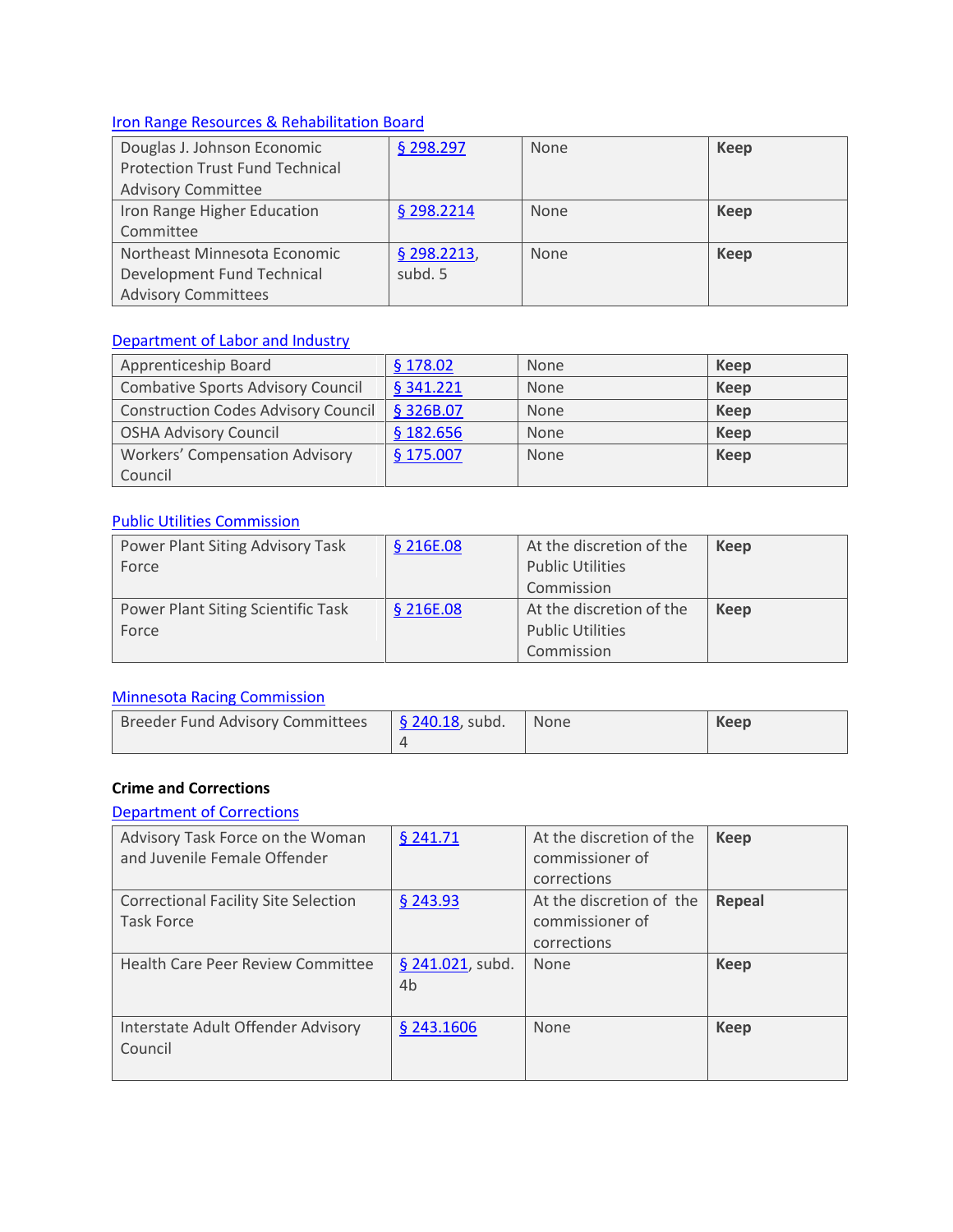| Interstate Compact for Juveniles<br><b>Advisory Council</b> | § 260.515 See<br>Article IX | <b>None</b>              | Keep |
|-------------------------------------------------------------|-----------------------------|--------------------------|------|
| Sex Offender Treatment Advisory                             | $§$ 241.67, subd.           | At the discretion of the | Keep |
| Task Force                                                  |                             | commissioner of          |      |
|                                                             |                             | corrections              |      |

### [Department of Public Safety](http://www.commissions.leg.state.mn.us/lcpfp/advisory_groups/2013/DPS_AdvisoryGroups.pdf)

| <b>Battered Women and Domestic</b>          | § 611A.34        | None                     | Repeal       |
|---------------------------------------------|------------------|--------------------------|--------------|
| Abuse Advisory Council                      |                  |                          |              |
| Capitol Area Security Advisory              | § 299E.04        | 6/30/2022                | <b>Keep</b>  |
| Committee                                   |                  |                          |              |
| <b>Community-Oriented Police Grant</b>      | § 299A.62        | 6/30/2009 [see §         | Repeal       |
| Program Committee                           |                  | 15.059, subd. 5]         |              |
| <b>Criminal Justice Information Systems</b> | § 299C.65, subd. | At the discretion of the | <b>Keep</b>  |
| <b>Advisory Task Force</b>                  | $\overline{2}$   | criminal justice         |              |
|                                             |                  | information policy       |              |
|                                             |                  | group                    |              |
| Financial Crimes Advisory Board             | § 299A.681       | None                     | <b>Keep</b>  |
| <b>Financial Crimes Task Force</b>          | § 299A.681       | None                     | <b>Keep</b>  |
| Fire Protection Systems Advisory            | § 299M.02        | None                     | Repeal       |
| Council                                     |                  |                          |              |
| Fire Service Advisory Committee             | § 299F.012,      | 6/30/2009 [see §         | Keep; extend |
|                                             | subd. 2          | 15.059, subd. 5]         | expiration   |
| Forensic Laboratory Advisory Board          | § 299C.156       | 6/30/2009 [see §         | Repeal       |
|                                             |                  | 15.059, subd. 5]         |              |
| Juvenile Justice Advisory Committee         | § 299A.72        | None                     | <b>Keep</b>  |
| Statewide Radio Board advisory              | § 403.40, subd.  | None                     | <b>Keep</b>  |
| groups                                      | $\overline{2}$   |                          |              |
| Violent Crime Coordinating Council          | § 299A.642       | None                     | <b>Keep</b>  |
| Weed and Seed Grant Program                 | § 299A.63        | $6/30/2009$ [see §       | Repeal       |
| Committee                                   |                  | 15.059, subd. 5]         |              |

### **Education**

# [Department of Education](http://www.commissions.leg.state.mn.us/lcpfp/advisory_groups/2013/DOE_AdvisoryGroups2.pdf)

| Advisory Committee for the         | $$134.31$ , subd. 6 | None              | <b>Keep</b>   |
|------------------------------------|---------------------|-------------------|---------------|
| Minnesota Braille and Talking Book |                     |                   |               |
| Library                            |                     |                   |               |
| Assessment Advisory Committee      | § 120B.365          | 6/30/2014         | Keep          |
| Early Childhood Education and Care | § 124D.141          | None (required by | <b>Keep</b>   |
| <b>Advisory Council</b>            |                     | federal law)      |               |
| Interagency Early Childhood        | § 125A.28           | None              | <b>Keep</b>   |
| <b>Coordinating Council</b>        |                     |                   |               |
| Interagency Intervention Service   | § 125A.023, subd.   | None              | <b>Keep</b>   |
| <b>Systems Committee</b>           | 4                   |                   |               |
| Minnesota Academic Excellence      | § 124D.94           | None              | <b>Repeal</b> |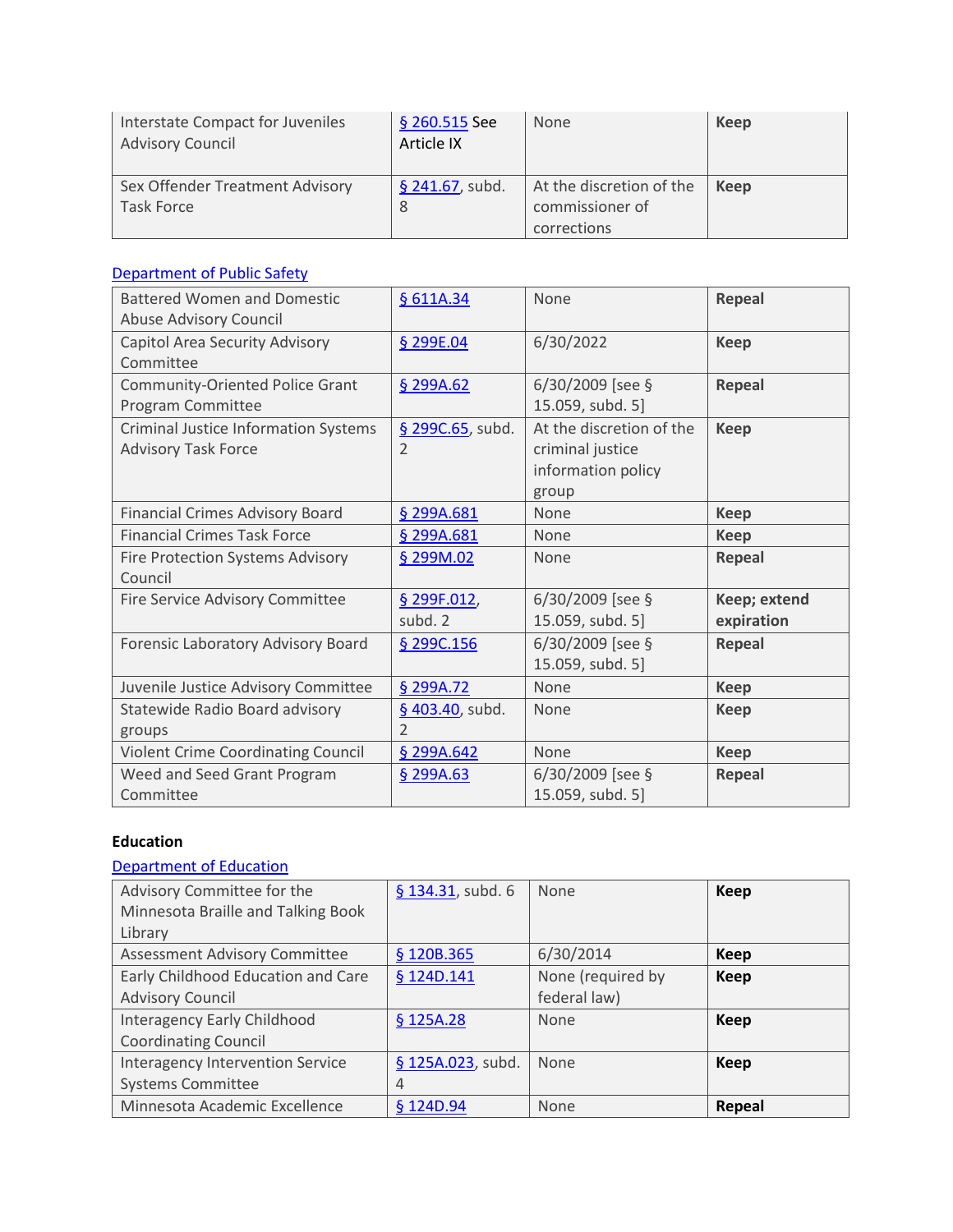| Foundation                           |                  |                       |             |
|--------------------------------------|------------------|-----------------------|-------------|
| Minnesota Resource Center Advisory   | § 125A.63, subd. | Unclear; this section | <b>Keep</b> |
| Committee: Blind/Visually Impaired   | 4                | was amended in 2009,  |             |
|                                      |                  | suggesting the        |             |
|                                      |                  | legislature did not   |             |
|                                      |                  | intend the June 30,   |             |
|                                      |                  | 2009, sunset to apply |             |
| Minnesota Resource Center Advisory   | \$125A.63        | Unclear; this section | <b>Keep</b> |
| Committee: Deaf/Hard of Hearing      |                  | was amended in 2009,  |             |
|                                      |                  | suggesting the        |             |
|                                      |                  | legislature did not   |             |
|                                      |                  | intend the June 30,   |             |
|                                      |                  | 2009, sunset to apply |             |
| <b>Nonpublic Education Council</b>   | \$123B.445       | None                  | <b>Keep</b> |
| Online and Digital Learning Advisory | § 124D.095,      | 6/30/2016             | <b>Keep</b> |
| Council                              | subd. 10         |                       |             |
| P-20 Education Partnership           | \$127A.70        | None                  | <b>Keep</b> |

# **[Office of Higher Education](http://www.commissions.leg.state.mn.us/lcpfp/advisory_groups/2013/OHE_AdvisoryGroups.pdf)**

| <b>Higher Education Data Advisory Task</b> | §§ 136A.121,     | At the discretion of | Keep |
|--------------------------------------------|------------------|----------------------|------|
| Force                                      | subd. 18;        | the director of the  |      |
|                                            | 136A.1701, subd. | Office of Higher     |      |
|                                            | 11               | Education            |      |
| <b>Student Advisory Council</b>            | \$136A.031,      | <b>None</b>          | Keep |
|                                            | subd. 3          |                      |      |

# **Environment, Agriculture, and Natural Resources**

# [Department of Agriculture](http://www.commissions.leg.state.mn.us/lcpfp/advisory_groups/2013/MDA_AdvisoryGroups.pdf)

| Food Safety and Defense Task Force       | § 28A.21 | 6/30/2017   | <b>Keep</b> |
|------------------------------------------|----------|-------------|-------------|
| Minnesota Organic Advisory Task<br>Force | \$31.94  | 6/30/2016   | <b>Keep</b> |
| NextGen Energy Board                     | §41A.105 | 6/30/2015   | <b>Keep</b> |
| Noxious Weed Advisory Committee          | \$18.91  | <b>None</b> | <b>Keep</b> |

# [Board of Water and Soil Resources](http://www.commissions.leg.state.mn.us/lcpfp/advisory_groups/2013/BWSR_AdvisoryGroup.pdf)

| Minnesota River Board Advisory     | § 103F.378, subd. | None               | Keep   |
|------------------------------------|-------------------|--------------------|--------|
| Committee                          | 2(b)              |                    |        |
| Reinvest in Minnesota Clean Energy | § 103F.518, subd. | $6/30/2009$ [see § | Repeal |
| Program Technical Committee        |                   | 15.059, subd. 5]   |        |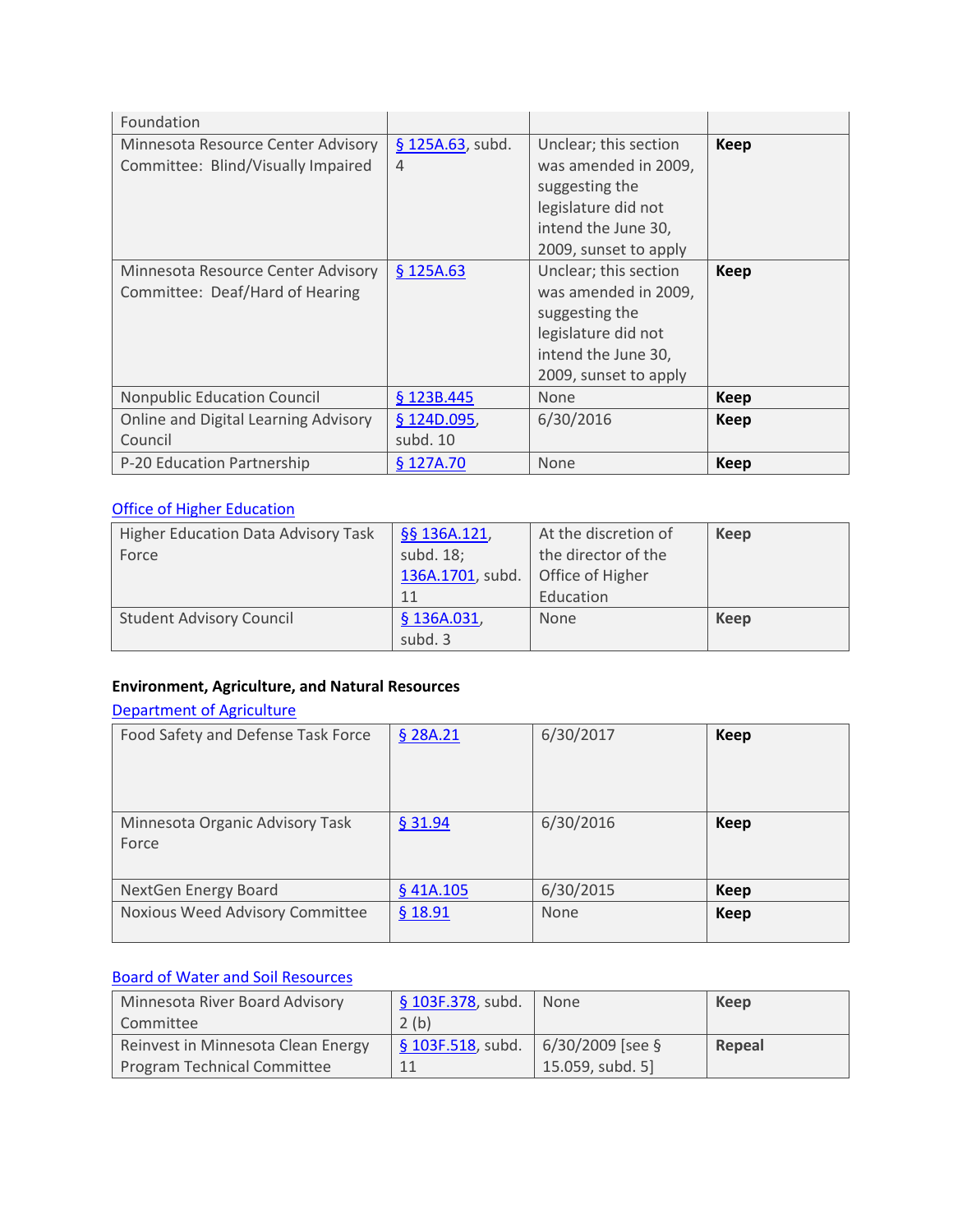# [Department of Natural Resources](http://www.commissions.leg.state.mn.us/lcpfp/advisory_groups/2013/DNR_AdvisoryGroups.pdf)

| Cuyuna Country State Recreation           | § 85.0146        | None                 | <b>Keep</b>    |
|-------------------------------------------|------------------|----------------------|----------------|
| Area Citizens Advisory Council            |                  |                      |                |
| <b>Forest Resources Council</b>           | \$89A.03         | 6/30/2017            | <b>Keep</b>    |
| Forest Resources Research Advisory        | § 89A.08         | 6/30/2017            | <b>Keep</b>    |
| Committee                                 |                  |                      |                |
| Game and Fish Fund Citizens               | § 97A.055, subd. | 6/30/2015            | <b>Keep</b>    |
| <b>Advisory Subcommittee</b>              | 4b               |                      |                |
| <b>Greater Minnesota Parks and Trails</b> | \$85.536         | <b>None</b>          | <b>Keep</b>    |
| Commission                                |                  |                      |                |
| Land Use Advisory Committee               | \$92.35          | 6/30/2009 [see §     | Repeal         |
|                                           |                  | 15.059, subd. 5]     |                |
| <b>Mineral Coordinating Committee</b>     | §93.0015         | 6/30/2016            | <b>Keep</b>    |
| Native Plant Conservation Task Force      | § 84.964         | At the discretion of | Repeal         |
|                                           |                  | the commissioner of  |                |
|                                           |                  | natural resources    |                |
| Off-Highway Vehicle Safety Advisory       | § 84.9011, subd. | $6/30/2009$ [see §   | <b>No</b>      |
| Council                                   | 4                | 15.059, subd. 5]     | recommendation |

# [Pollution Control Agency](http://www.commissions.leg.state.mn.us/lcpfp/advisory_groups/2013/PCA_AdvisoryGroups.pdf)

| Clean Water Council                      | \$114D.30         | <b>None</b>            | Keep   |
|------------------------------------------|-------------------|------------------------|--------|
| <b>County Subsurface Sewage</b>          | $$115.55$ , subd. | $6/30/2009$ [see §     | Repeal |
| <b>Treatment System Advisory</b>         | 12                | 15.059, subd. 5]       |        |
| Committee                                |                   |                        |        |
| Nuclear Waste Council                    | § 116C.711        | <b>None</b>            | Repeal |
|                                          |                   |                        |        |
| <b>Small Business Air Quality</b>        | \$116.99          | Unclear; possibly June | Keep   |
| <b>Compliance Advisory Council</b>       |                   | 30, 2009 [see §        |        |
|                                          |                   | 15.059, subd. 5]       |        |
| Subsurface Sewage Treatment              | § 115.55, subd.   | At the discretion of   | Keep   |
| <b>Systems Implementation Task Force</b> | 13                | the Pollution Control  |        |
|                                          |                   | Agency                 |        |

# **Transportation**

# [Department of Transportation](http://www.commissions.leg.state.mn.us/lcpfp/advisory_groups/2013/MnDOT_AdvisoryGroups2.pdf)

| City Engineer Screening Board           | $§$ 162.13, subd. 3  | None | Keep                    |
|-----------------------------------------|----------------------|------|-------------------------|
| <b>Commuter Rail Corridor Advisory</b>  | § 174.86, subd. 5    | None | Repeal                  |
| Committee                               |                      |      |                         |
| <b>Council on Transportation Access</b> | \$174.285            | None | <b>Keep</b>             |
| <b>County Engineer Screening Board</b>  | § $162.07$ , subd. 5 | None | <b>Keep</b>             |
| County State-Aid Highway Advisory       | § 162.02, subd. 2    | None | Keep; combine           |
| Committee                               |                      |      | with Municipal          |
|                                         |                      |      | <b>State-Aid Street</b> |
|                                         |                      |      | <b>System Advisory</b>  |
|                                         |                      |      | <b>Committee</b>        |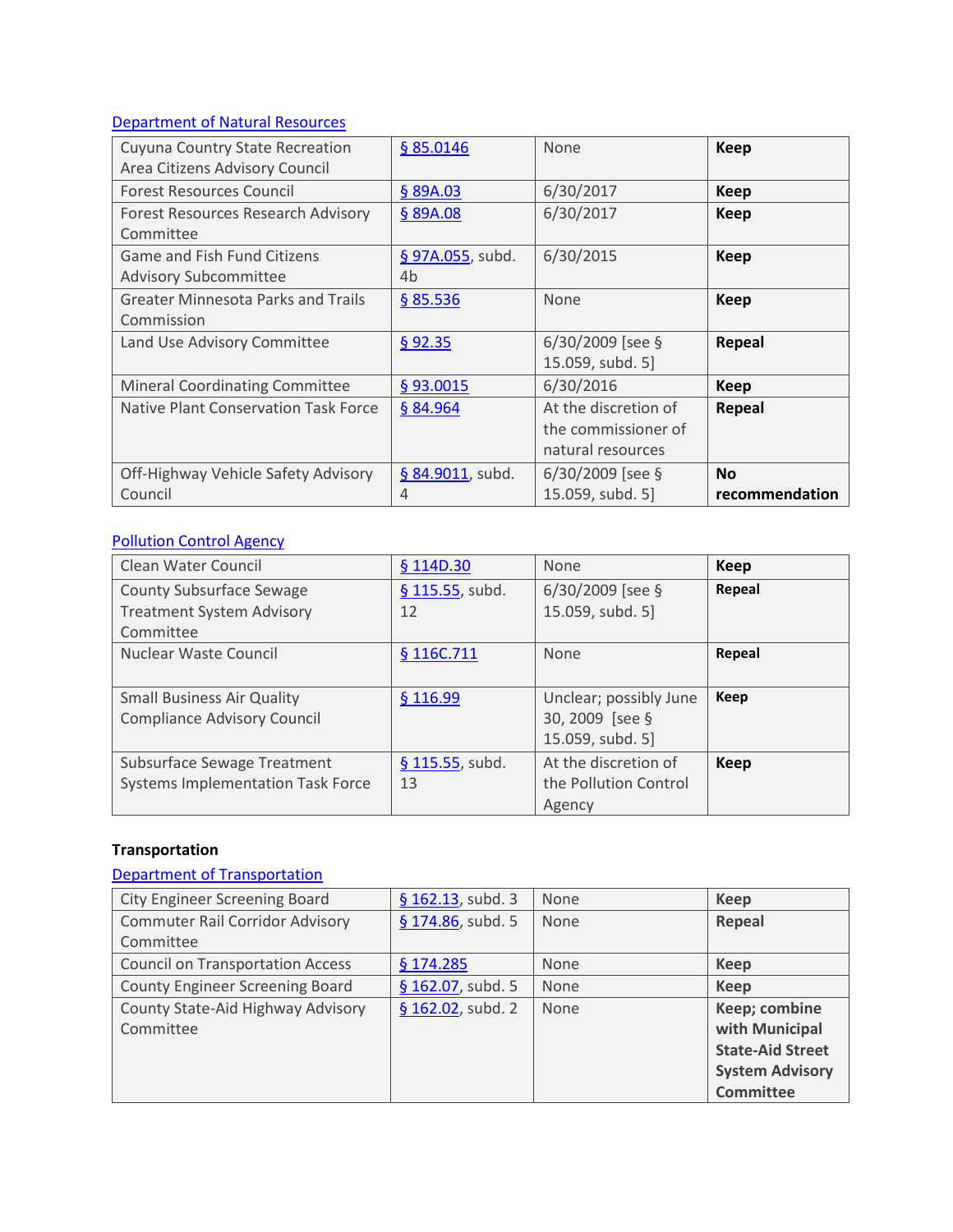| Local Road Improvement Advisory<br>Committee                   | § $174.52$ , subd. 3 | None      | <b>Keep</b>                                                                                               |
|----------------------------------------------------------------|----------------------|-----------|-----------------------------------------------------------------------------------------------------------|
| Mississippi River Parkway<br>Commission                        | § 161.1419           | 6/30/2016 | <b>Keep</b>                                                                                               |
| Municipal State-Aid Street System<br><b>Advisory Committee</b> | $$162.09$ , subd. 2  | None      | Keep; combine<br>with County<br><b>State-Aid</b><br><b>Highway</b><br><b>Advisory</b><br><b>Committee</b> |
| Nonmotorized Transportation<br><b>Advisory Committee</b>       | \$174.37             | 6/30/2014 | <b>Keep</b>                                                                                               |

### **Health and Human Services**

### [Department of Human Services](http://www.commissions.leg.state.mn.us/lcpfp/advisory_groups/2013/DHS_AdvisoryGroups.pdf)

| Alcohol and Other Drug Abuse<br><b>Advisory Council</b>                                      | § 254A.04                           | 6/30/2014                | <b>Keep</b>   |
|----------------------------------------------------------------------------------------------|-------------------------------------|--------------------------|---------------|
| American Indian Advisory Council on<br><b>Chemical Dependency</b>                            | § 254A.035, subd.<br>$\mathfrak{D}$ | 6/30/2014                | <b>Keep</b>   |
| American Indian Child Welfare<br><b>Advisory Council</b>                                     | § 260.835                           | 6/30/2014                | <b>Keep</b>   |
| Deaf and Hard-of-Hearing<br>Minnesotans Commission                                           | § 256C.28                           | None                     | <b>Keep</b>   |
| Development and Implementation<br><b>Council for Community First Services</b><br>and Support | § 256B.85, subd.<br>21              | None                     | <b>Keep</b>   |
| Diagnostic Codes List Advisory<br>Committees                                                 | § 245.487, subd.<br>$\overline{7}$  | None                     | <b>Keep</b>   |
| Drug Utilization Review Board                                                                | § 256B.0625,<br>subd. 13i           | None                     | <b>Keep</b>   |
| Human Services Performance Council                                                           | §402A.16                            | None                     | <b>Keep</b>   |
| Medical Assistance Drug Formulary                                                            | § 256B.0625,                        | 6/30/2009 [see §         | Keep; extend  |
| Committee                                                                                    | subd. 13c                           | 15.059, subd. 5]         | expiration    |
| <b>Medical Assistance Health Services</b>                                                    | 256B.0625, subd.                    | None                     | <b>Keep</b>   |
| <b>Policy Committee</b>                                                                      | 3c                                  |                          |               |
| <b>Medical Assistance Peer Advisory</b>                                                      | § 256B.064, subd.                   | At the discretion of the | Repeal        |
| <b>Task Force</b>                                                                            | 1a                                  | commissioner of          |               |
|                                                                                              |                                     | human services           |               |
| Medical Assistance Vendor Advisory                                                           | § 256B.27, subd.                    | At the discretion of the | <b>Repeal</b> |
| <b>Task Force</b>                                                                            | 3                                   | commissioner of          |               |
|                                                                                              |                                     | human services           |               |
| Mental Health Advisory Council                                                               | § 245.697                           | None                     | <b>Keep</b>   |
| <b>Nonemergency Medical</b>                                                                  | \$256B.0625,                        | 12/1/2014                | <b>Keep</b>   |
| <b>Transportation Advisory Committee</b>                                                     | subd. 18c                           |                          |               |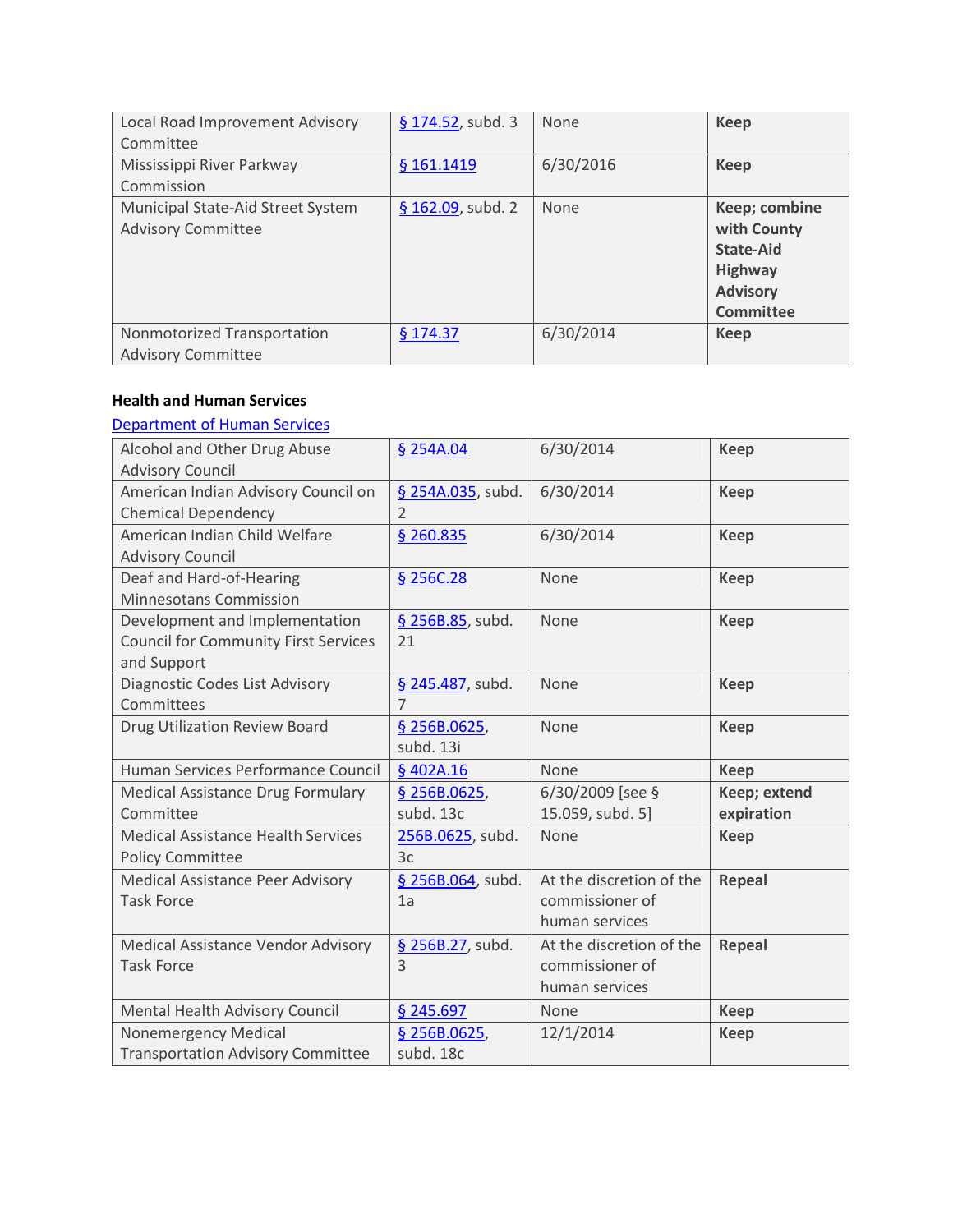| Services to Persons with<br>Developmental or Physical<br><b>Disabilities Task Force</b> | \$252.31          | At the discretion of the<br>commissioner of<br>human services | Repeal        |
|-----------------------------------------------------------------------------------------|-------------------|---------------------------------------------------------------|---------------|
| State-County Results, Accountability,<br>and Service Delivery Redesign<br>Council       | §402A.20          | None                                                          | <b>Keep</b>   |
| Steering Committee on Performance<br>and Outcome Reforms                                | \$402A.15         | None                                                          | <b>Repeal</b> |
| Traumatic Brain Injury Advisory<br>Committee                                            | § 256B.093, subd. | 6/30/2014                                                     | <b>Keep</b>   |

# [Office of Ombudsman for Mental Health and Developmental Disabilities](http://www.commissions.leg.state.mn.us/lcpfp/advisory_groups/2013/OmbudsmanforMentalHealthandDevelopmentalDisabilities.pdf)

| Ombudsman Committee for Mental | $\frac{1}{2}$ \$ 245.97, subd. 1 | None | Keep |
|--------------------------------|----------------------------------|------|------|
| Health and Developmental       |                                  |      |      |
| Disabilities                   |                                  |      |      |

### [Department of Health](http://www.commissions.leg.state.mn.us/lcpfp/advisory_groups/2013/MDH_AdvisoryGroups.pdf)

| <b>Council of Health Boards</b>                                          | § 214.025                          | Likely none                                                | <b>Keep</b>                                                      |
|--------------------------------------------------------------------------|------------------------------------|------------------------------------------------------------|------------------------------------------------------------------|
| E-Health Advisory Committee                                              | § 62J.495, subd. 2                 | 6/30/2015                                                  | <b>Keep</b>                                                      |
| Environmental Health Tracking and<br><b>Biomonitoring Advisory Panel</b> | § 144.998                          | 6/30/2009 [see §<br>15.059, subd. 5]<br>MDH recommends "an | Keep; extend<br>expiration<br>6/30/19                            |
|                                                                          |                                    | expiration date of<br>December 31, 2019."                  |                                                                  |
| Health Advisory Task Force                                               | § 144.011, subd.<br>$\overline{2}$ | At the discretion of the<br>commissioner of<br>health      | <b>Repeal</b>                                                    |
| <b>Health Care Reform Review Council</b>                                 | § 62U.09                           | None                                                       | Repeal                                                           |
| <b>Health Licensing Advisory Councils</b><br>(several groups)            | § 214.13, subd. 4                  | None                                                       | <b>No</b><br>recommendation                                      |
| <b>Health Promotion and Wellness</b><br><b>Advisory Task Force</b>       | § 145.98                           | At the discretion of the<br>commissioner of<br>health      | <b>Repeal</b>                                                    |
| <b>Hearing Instrument Dispenser</b><br><b>Advisory Council</b>           | § 153A.20                          | None                                                       | <b>Keep</b>                                                      |
| Heritable and Congenital Disorders<br><b>Advisory Committee</b>          | § 144.1255                         | None                                                       | <b>Keep</b>                                                      |
| Home Care Provider Advisory Council                                      | § 144A.4799                        | None                                                       | <b>Keep</b>                                                      |
| Laboratory Assessor Selection<br>Committee                               | § 144.98, subd.<br>10              | None                                                       | Keep;<br>recommend<br>adding an<br>expiration date<br>of 6/30/18 |
| Maternal and Child Health Task Force                                     | § 145.8811                         | 6/30/2015                                                  | <b>Keep</b>                                                      |
| Newborn Hearing Screening Advisory<br>Committee                          | § 144.966, subd.<br>$\overline{2}$ | 6/30/2019                                                  | <b>Keep</b>                                                      |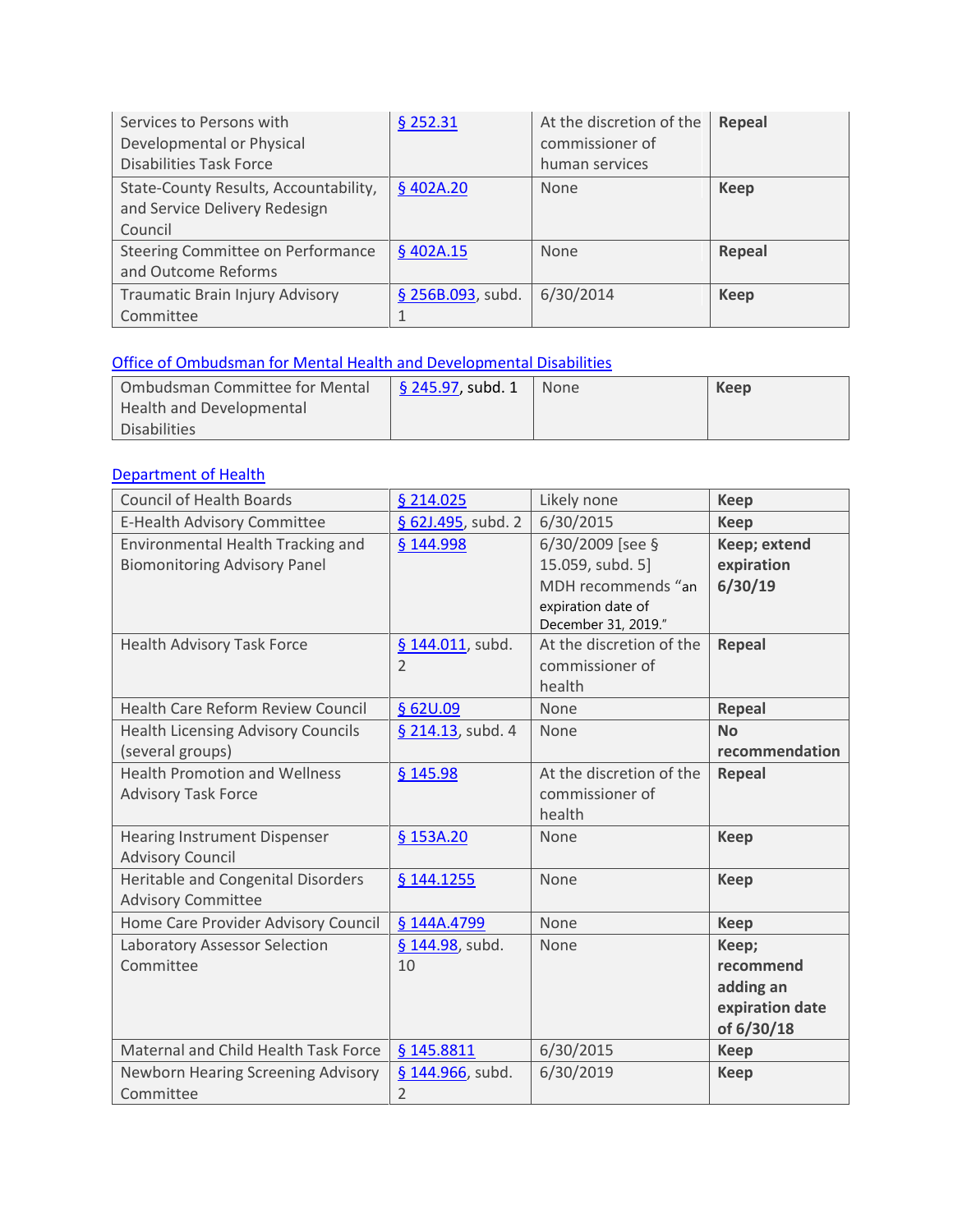| <b>Occupational Therapy Practitioners</b><br><b>Advisory Council</b>                          | § 148.6450             | None                                                                                                                                | <b>Keep</b>                           |
|-----------------------------------------------------------------------------------------------|------------------------|-------------------------------------------------------------------------------------------------------------------------------------|---------------------------------------|
| Provider Peer Grouping System<br><b>Advisory Committee</b>                                    | $$620.04$ , subd. 3    | None                                                                                                                                | <b>Keep</b>                           |
| Rural Health Advisory Committee                                                               | § 144.1481, subd.      | None                                                                                                                                | <b>Keep</b>                           |
| Speech-Language Pathologist and<br><b>Audiologist Advisory Council</b>                        | § 148.5196             | None                                                                                                                                | <b>Keep</b>                           |
| <b>State Community Health Advisory</b><br>Committee                                           | § 145A.10, subd.<br>10 | None                                                                                                                                | <b>Keep</b>                           |
| Trauma Advisory Council                                                                       | § 144.608              | 6/30/2015                                                                                                                           | <b>Keep</b>                           |
| <b>Uniform Consumer Information</b><br><b>Guide Advisory Committee</b>                        | § 144G.06              | Unclear; this section<br>was amended in 2010,<br>suggesting the<br>legislature did not<br>intend for it to expire<br>under § 15.059 | <b>Repeal</b>                         |
| Wells and Boring Advisory Council                                                             | \$1031.105             | None                                                                                                                                | <b>Keep</b>                           |
| Water Supply Systems and<br><b>Wastewater Treatment Facilities</b><br><b>Advisory Council</b> | § 115.741              | 6/30/2009 [see §<br>15.059, subd. 5]                                                                                                | Keep; extend<br>expiration<br>6/30/19 |

# Board of Dentistry - [Health Professionals Services Program](http://www.commissions.leg.state.mn.us/lcpfp/advisory_groups/2013/BOD_HealthProfessionalsServicesProgram.pdf) \**Sunset Commission reviewed Health*

### *Licensing Boards and recommended they not sunset*

| l Health Professionals Services | $\frac{1}{2}$ \$ 214.32, subd. 1 | None | Keep |
|---------------------------------|----------------------------------|------|------|
| Program Advisory Committee      |                                  |      |      |

### [Board of Medical Practice](http://www.commissions.leg.state.mn.us/lcpfp/advisory_groups/2013/BMP_AdvisoryGroups.pdf) \**Sunset Commission reviewed Health Licensing Boards and recommended they not sunset*

| <b>Acupuncture Advisory Council</b>      | § 147B.05  | None | <b>Keep</b> |
|------------------------------------------|------------|------|-------------|
| Athletic Trainers Advisory Council       | § 148.7805 | None | <b>Keep</b> |
| <b>Licensed Traditional Midwifery</b>    | § 147D.25  | None | <b>Keep</b> |
| <b>Advisory Council</b>                  |            |      |             |
| Physician Assistant Advisory Council     | \$147A.27  | None | Keep        |
| Registered Naturopathic Doctor           | § 147E.35  | None | <b>Keep</b> |
| <b>Advisory Council</b>                  |            |      |             |
| <b>Respiratory Care Advisory Council</b> | § 147C.35  | None | <b>Keep</b> |

### [Board of Pharmacy](http://www.commissions.leg.state.mn.us/lcpfp/advisory_groups/2013/Pharmacy_AdvisoryGroups.pdf) \**Sunset Commission reviewed Health Licensing Boards and recommended they not sunset*

| Pharmacy Continuing Education Task $\frac{1}{5}$ 151.13, subd. 2 |                  | At the discretion of | Keep         |
|------------------------------------------------------------------|------------------|----------------------|--------------|
| Force                                                            |                  | the Board of         |              |
|                                                                  |                  | Pharmacy             |              |
| <b>Prescription Electronic Reporting</b>                         | § 152.126, subd. | $6/30/2009$ [see §   | Keep; extend |
| <b>Advisory Committee</b>                                        |                  | 15.059, subd. 5]     | expiration   |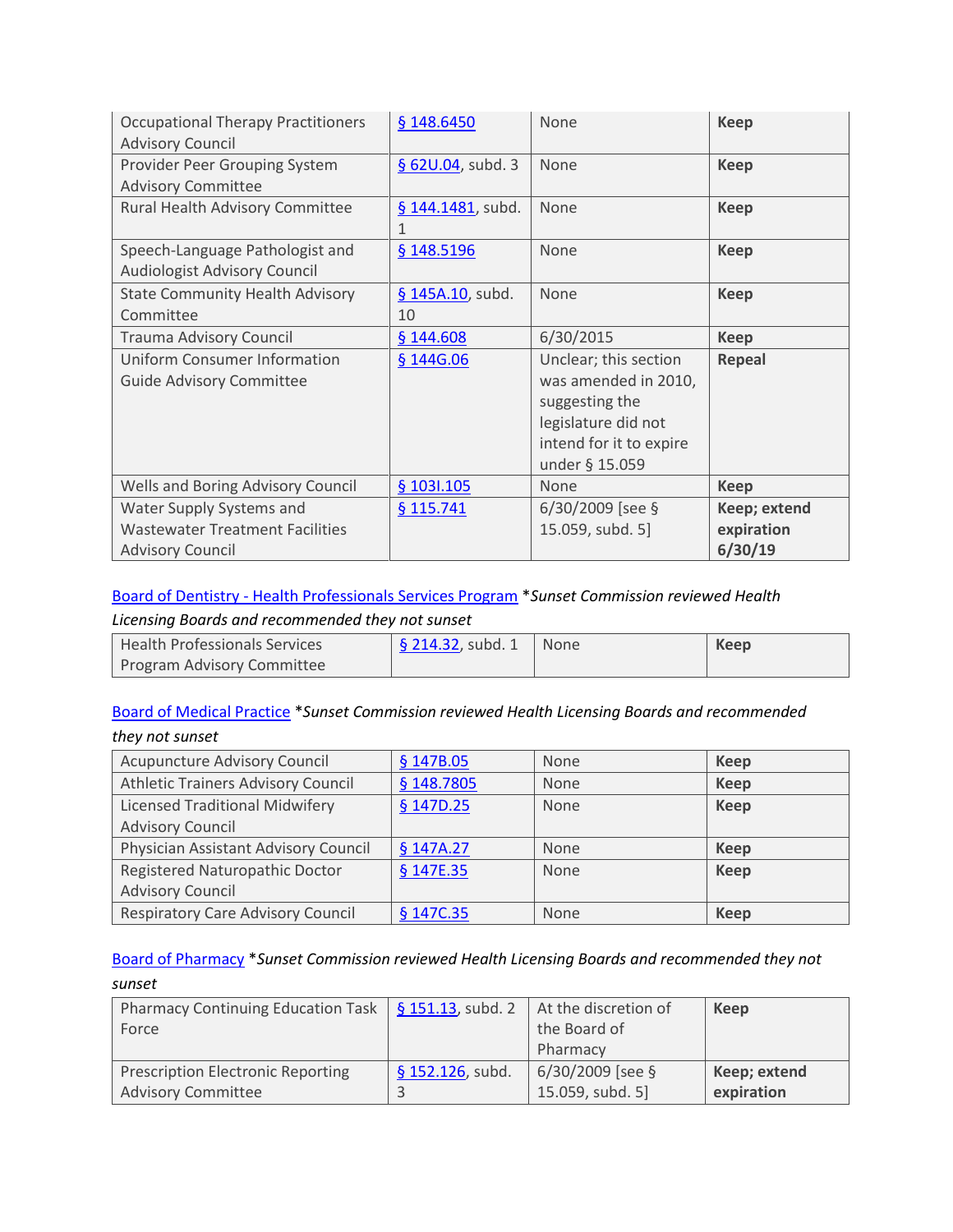#### MNsure

| Minnesota Insurance Marketplace | $\frac{1}{9}$ 62V.04, subd. | None | Keep |
|---------------------------------|-----------------------------|------|------|
| Advisory Committees             | ᅩᆚ                          |      |      |

### **State Government**

### [Department of Administration](http://www.commissions.leg.state.mn.us/lcpfp/advisory_groups/2013/Admin_AdvisoryGroups.pdf)

| Assistive Technology Advisory Council   § 16B.055, subd. |                     | None               | Keep   |
|----------------------------------------------------------|---------------------|--------------------|--------|
|                                                          |                     |                    |        |
| Governor's Residence Council                             | $$16B.27$ , subd. 3 | None               | Keep   |
| SmartFleet Committee                                     | $§ 16C.137$ , subd. | $6/30/2009$ [see § | Repeal |
|                                                          |                     | 15.059, subd. 5]   |        |

#### [Arts Board](http://www.commissions.leg.state.mn.us/lcpfp/advisory_groups/2013/SAB_AdvisoryGroups.pdf)

| Arts Board Advisory Committees | $\frac{1}{2}$ [Sequence 1290.04, subd.   For a term of no more   Keep |  |
|--------------------------------|-----------------------------------------------------------------------|--|
|                                | than four years                                                       |  |

### [Capitol Area Architectural and Planning Board](http://www.commissions.leg.state.mn.us/lcpfp/advisory_groups/2013/CAAPB_AdvisoryGroups.pdf) \**Sunset Commission reviewed CAAPB and recommended it not sunset*

| Capitol Area Architectural and<br>Planning Board Advisory Committee | $$15B.11$ , subd. 2 | <b>None</b> | Keep |
|---------------------------------------------------------------------|---------------------|-------------|------|
|                                                                     |                     |             |      |
| <b>State Capitol Preservation</b>                                   | \$15B.32            | None        | Keep |
| Commission                                                          |                     |             |      |

### [Department of Human Rights](http://www.commissions.leg.state.mn.us/lcpfp/advisory_groups/2013/MDHR_AdvisoryGroups.pdf)

| Human Rights Advisory Task Force -    | $§$ 363A.05, subd. | At the discretion of | Keep |
|---------------------------------------|--------------------|----------------------|------|
| <b>Education Diversity Task Force</b> |                    | the commissioner of  |      |
|                                       |                    | human rights         |      |

### [Indian Affairs Council](http://www.commissions.leg.state.mn.us/lcpfp/advisory_groups/2013/MIAC_AdvisoryGroups.pdf) \**Sunset Commission reviewed Councils of Color and recommended they not sunset*

| Urban Indian Advisory Board<br>subd. 8 | None | (eer |
|----------------------------------------|------|------|

### [Management & Budget](http://www.commissions.leg.state.mn.us/lcpfp/advisory_groups/2013/MMB_AdvisoryGroups.pdf)

| Minnesota Employees Insurance | § 43A.317, subd. | None while program | <b>Repeal</b> |
|-------------------------------|------------------|--------------------|---------------|
| Program Advisory Committee    | 4                | exists             |               |
| Pay-for-Performance Oversight | \$16A.94         | None               | Keep          |
| Committee                     |                  |                    |               |
| Public Employee Insurance     | § 43A.316, subd. | None while program | Repeal        |
| Labor/Management Committee    | $\overline{4}$   | exists             |               |

### [MN.IT](http://www.commissions.leg.state.mn.us/lcpfp/advisory_groups/2013/MNIT_AdvisoryGroups.pdf)

| <b>Advisory Committee for Technology</b> | \$16E.0475 | 6/30/2013 | Repeal |
|------------------------------------------|------------|-----------|--------|
| Standards for Accessibility and          |            |           |        |
| Usability                                |            |           |        |